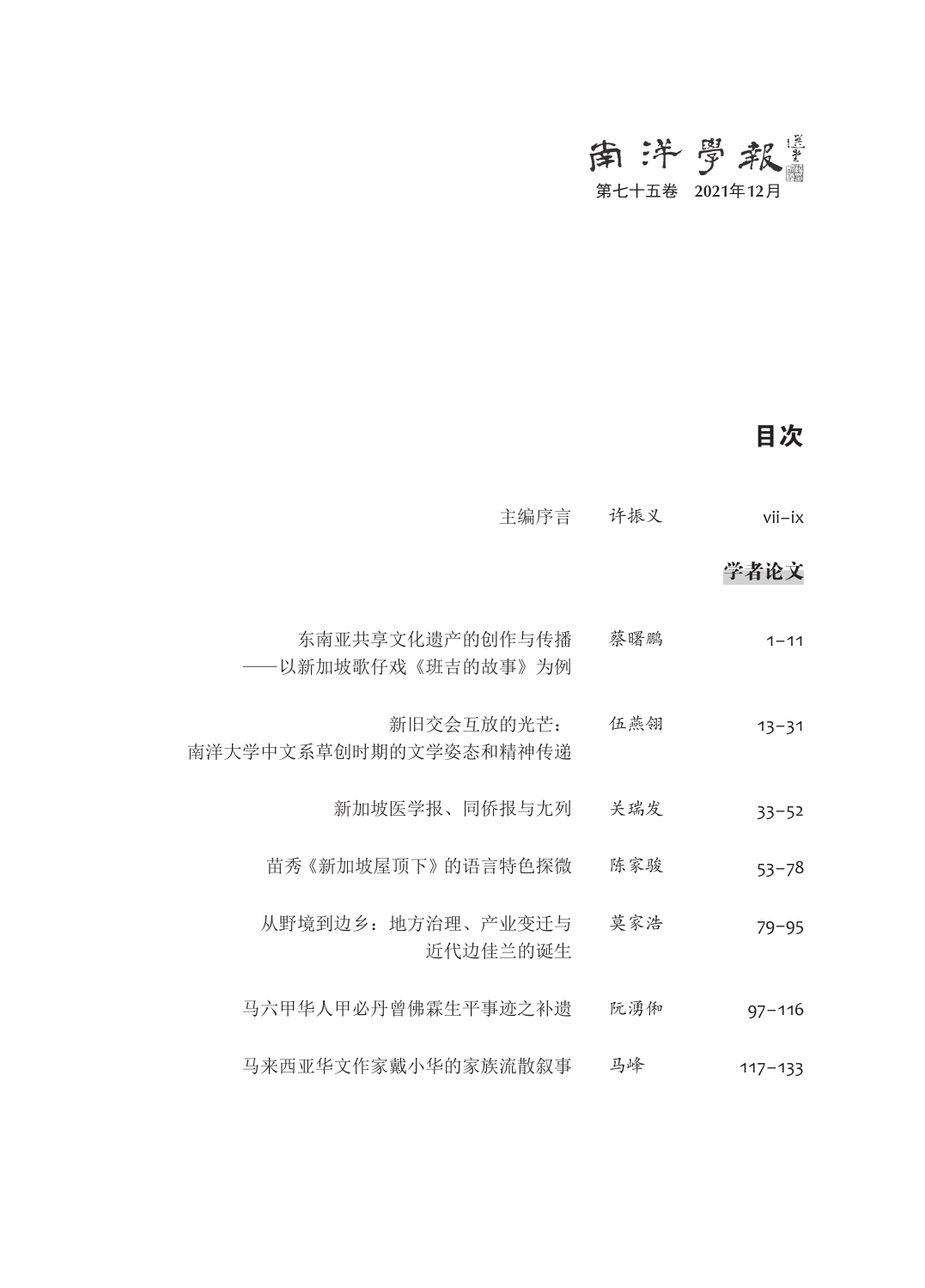### 青年论坛

- 论《陈瑞献小说集》中的异化问题 朱钰婷 135–149
	- 离散身份下的马华与女性想象 ——浅论梁靖芬《五行颠簸》 倪子惠 151–164
	- 王润华诗歌中的南洋想象 ——评《热带雨林与殖民地》 张怡 165-174
- 动物世界·赤裸生命·民族寓言 ——从《生死疲劳》到《野猪渡河》 周诗寒 175–188
- 饥饿,身体与离散:《饥饿》的叙事困境 梁钺皓 189–200
	- 女巫出走木屋书写流俗人生 ——从《流俗地》看黎紫书的写作转型 曾宇昕 201–216
		- 马华戏剧中的民间博弈 ——以征雁、潘雨桐、姚拓等为中心 杨婷婷 217–228
- 刻绘流血与汗之地 —— 论黄锦树小说集〈乌暗暝〉中的原乡书写 孙华楠 229–243

#### 序与跋

- 上下百余年,纵横三千里的移民史诗 ——金门会馆《极目·远航》序与跋 许振义 245–249
	- 戏曲乃不朽的精神粮食 ——宋裔烽《乡音潮韵》序 黄子明 251–254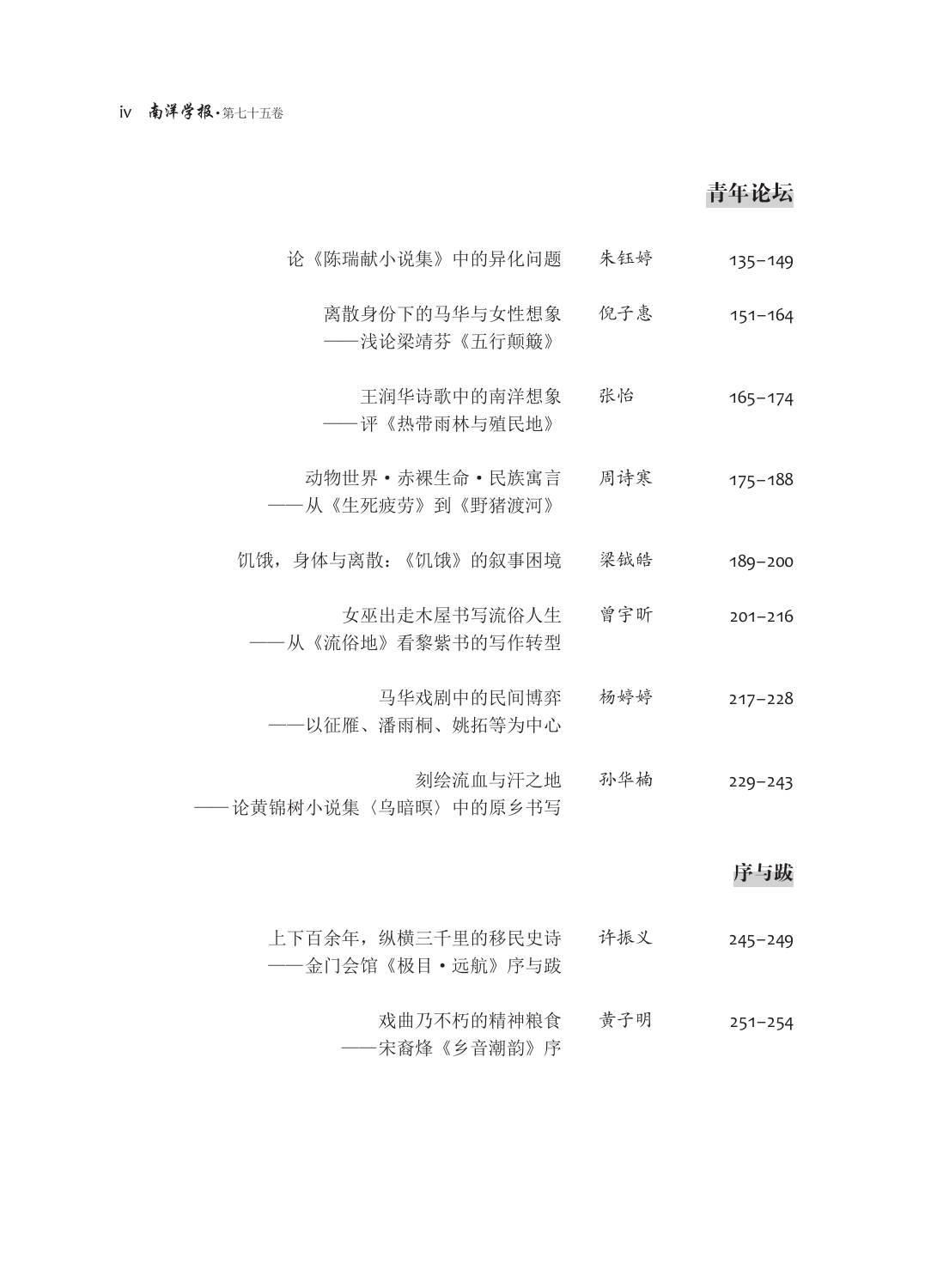#### **Journal of the South Seas Society**

Volume 75 December 2021

## **Contents**

Foreword *Koh Chin Yee* vii-ix

#### **Academic Monograph**

| $1 - 11$    | Chua Soo Pong  | Creativity and Transmission of a Shared Heritage in Southeast<br>Asia: "Tale of Panji" as Staged by Singapore Hokkien Opera<br>Practitioners |
|-------------|----------------|----------------------------------------------------------------------------------------------------------------------------------------------|
| $13 - 31$   | Ng Yean Leng   | The Legacy of Chinese Language and Literature of<br>Nanyang University                                                                       |
| $33 - 52$   | Kwan Swee Huat | The Publication of <i>Medical Journal</i> , Tongqiao Press and Yau Lit                                                                       |
| $53 - 78$   | Tan Kar Chun   | A Study of the Language of Miao Xiu's Under the Roof of<br>Singapore                                                                         |
| $79 - 95$   | Bak Jia How    | From Wilderness to Bordertown: Local Governance, Industrial<br>Development and the Birth of Modern Pengerang                                 |
| $97 - 116$  | Yon Weng Woe   | A Supplementary Note on Chan Olim, Chinese Kapitan of<br>Malacca                                                                             |
| $117 - 133$ | Ma Feng        | The Family Diaspora Narration of Malaysian Chinese writer<br>Dai Xiaohua                                                                     |